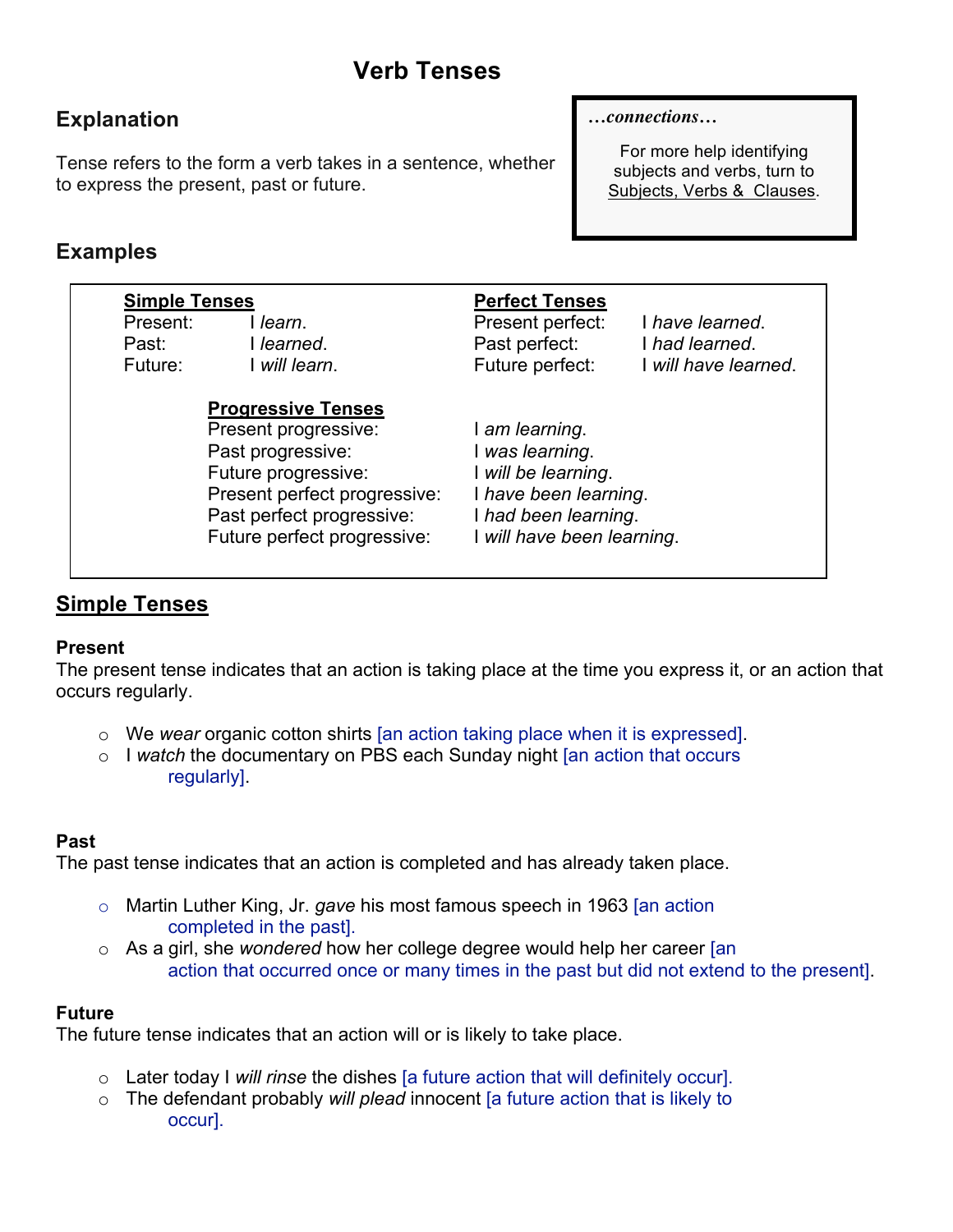# **Perfect Tenses**

Perfect tenses designate actions that were or will be completed before other actions. You can form the perfect tenses with the appropriate tense form of the helping, or auxiliary, verb *have* plus the past participle.

#### **Present perfect**

The present tense indicates that an action is taking place at the time you express it, or an action that occurs regularly.

- o We *have worn* organic cotton shirts [an action that began in the past and is finished at the present].
- o She *has donated* extensively to UNICEF [an action that began in the past and extends into the present].

#### **Past perfect**

The past perfect tense indicates an action occurring before a certain time in the past.

o By 1995, Doctor Harvey *had built* the first artificial brain.

#### **Future perfect**

The future perfect tense indicates that an action will be finished by a certain time.

o By Thursday, the President *will have apologized* for his mistake.

#### **Progressive Tenses**

The progressive tenses express continuing action. You can form them with the appropriate tense of the verb *be* plus the present participle.

#### **Present progressive**

The present progressive tense indicates that something is happening at the time you express it.

o The worker *is hammering*, and her foreman *is watching* lazily.

#### **Past progressive**

The past progressive tense indicates two kinds of past action.

- o Poe's writing *was becoming* increasingly bizarre and dark [a continuing action in the past].
- o The mob tackled Jean-Luc Goddard while he *was introducing* the film [an action occurring at the same time in the past as another action].

#### **Future progressive**

The future progressive tense indicates a continuing in the future.

o The government *will be monitoring* the phones in the lab.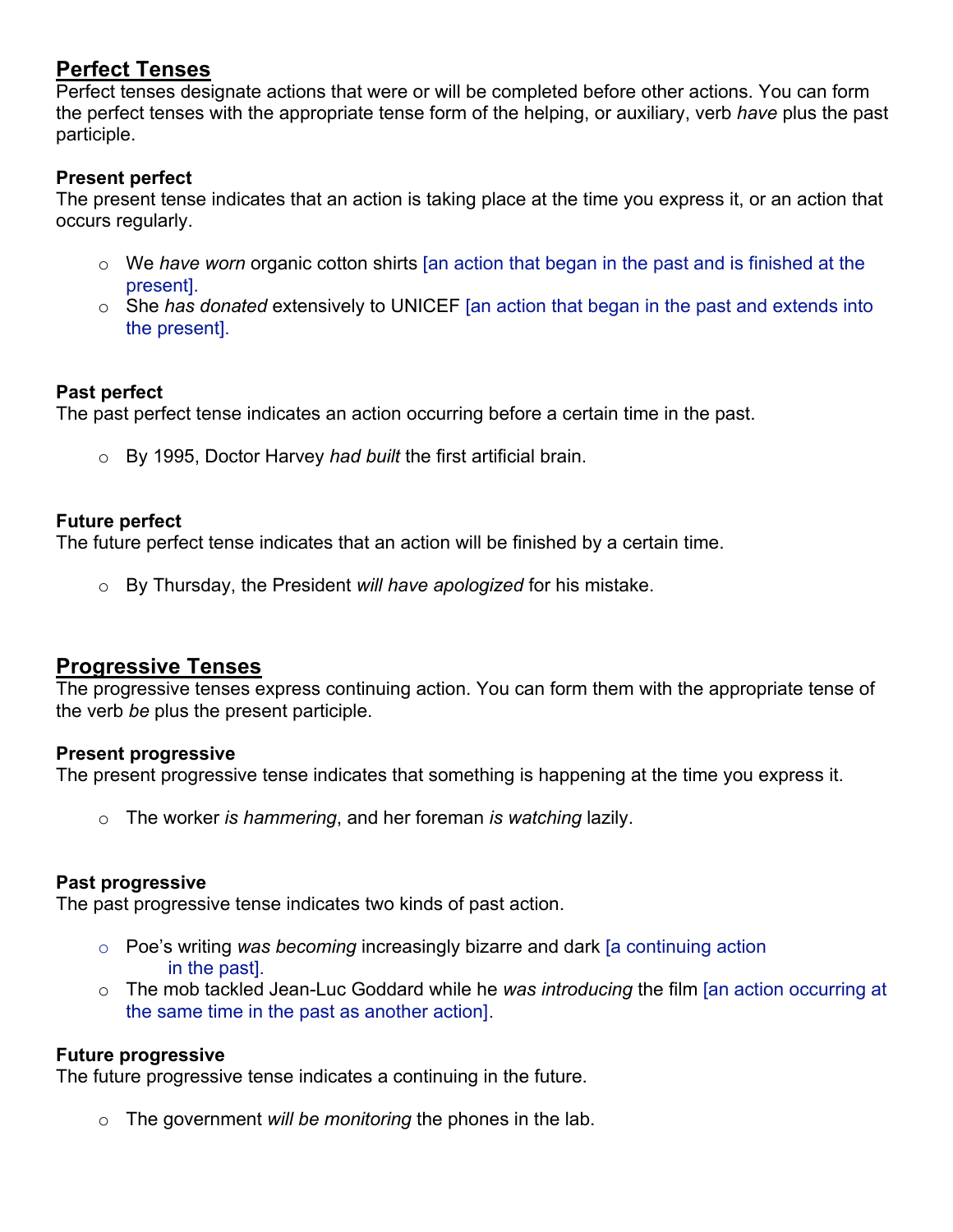#### **Present perfect progressive**

The present perfect progressive tense indicates action continuing from the past into the present and possibly into the future.

o The teacher *has been grading* since yesterday afternoon.

#### **Past perfect progressive**

The past perfect progressive tense indicates that a past action went on until another occurred.

o Before her promotion, Nico *had been working* on restoring open space on campus.

#### **Future perfect progressive**

The future perfect progressive tense indicates that an action will continue until a certain future time.

o On Tuesday I *will have been working* on this paper for six weeks.

*Adapted from The Brief Holt Handbook, Fourth Edition, Kirsner & Mandell, 2004.*

## **Exercise 1 – Simple Past Tense**

Fill in each blank with the correct past tense form of the verb provided.

Example:

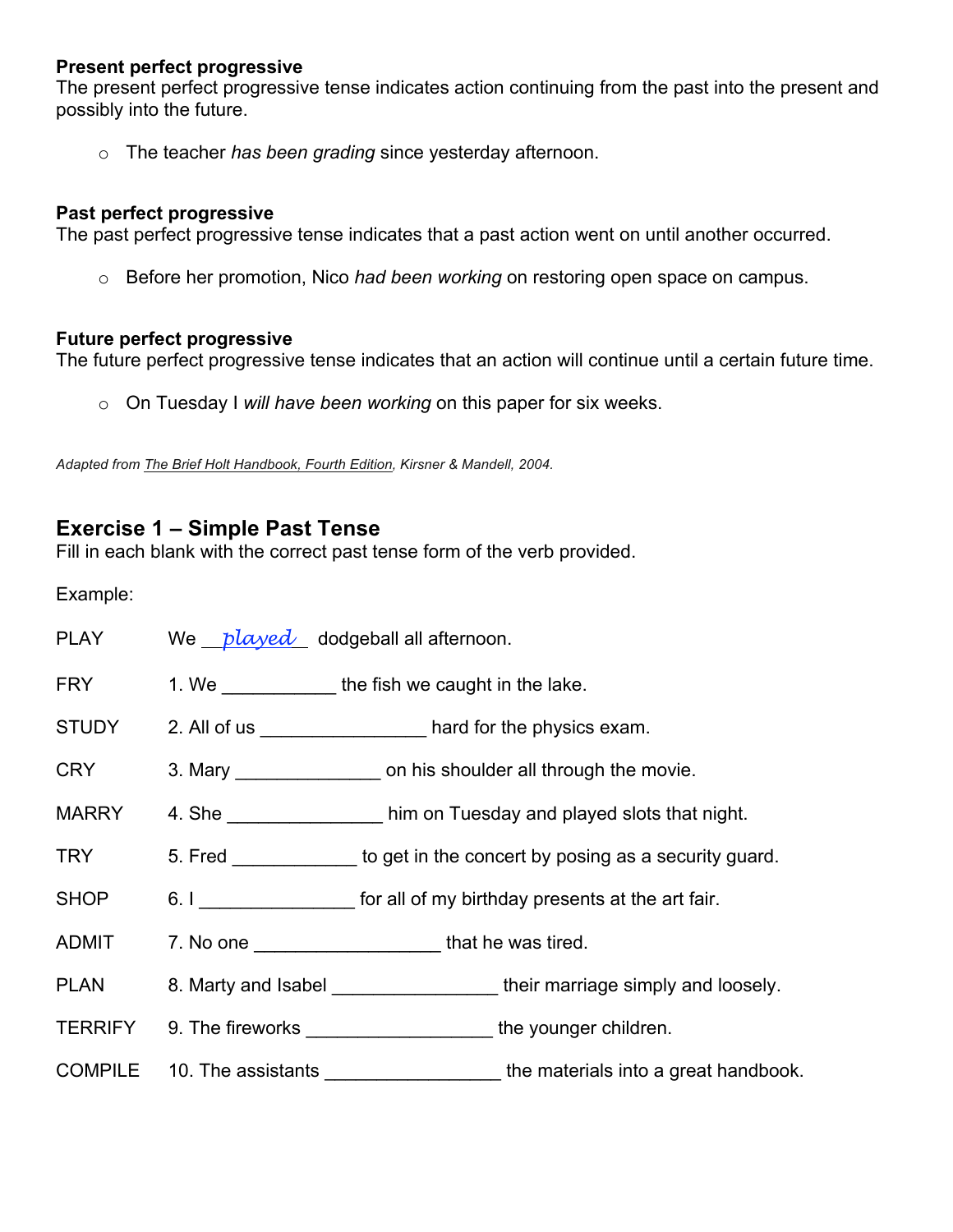# **Exercise 2 – Simple Past Tense**

In each of the following sentences, underline any verbs that should have –ed or –d endings and supply the missing letters. Watch for time expressions (last week, yesterday, years ago) that indicate past time.

incorrect: The committee vote to adjourn yesterday. correct: The committee voted to adjourn yesterday.

- 1. The driver ask for the exact fare last week.
- 2. Oliver use to live in Berkeley when he was a college student.
- 3. Katerina studied all the time and so she graduate from college last year.
- 4. College students are suppose to attend every class meeting.
- 5. Last Sunday, Laura listen to the drummers in the park.
- 6. Until I started school, I work twenty hours per week and study the rest of the time.
- 7. Finally Gayle's cat return home.
- 8. Several years ago I witness a crime and identify the criminal.

*Adapted from Fog City Fundamentals, Fourth Edition, Altman & Deicke, 1998.*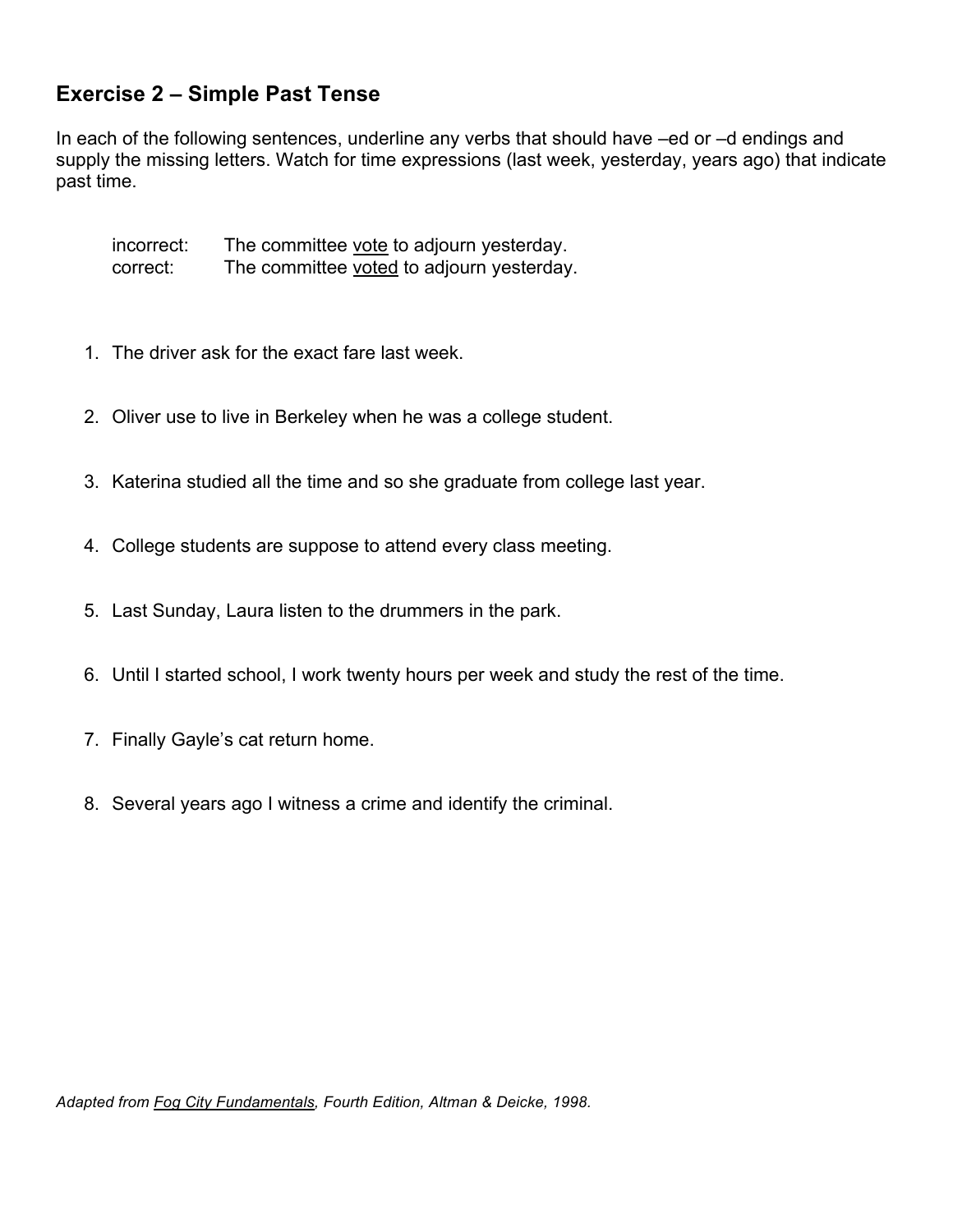# **Exercise 3 – Perfect Tenses**

Use the perfect tense to fill in the blank using the same time period (past, present, future) as the sample.

Example: Joan licks the popsicle. (present tense)

Joan *has licked* the popsicle. (present perfect tense)

(Remember: Perfect tenses for the verb *to run* are: Present: she *has run* Past: she *had run* Future: she *will have run*)

1. Eric took piano lessons.

Eric **Eric** error and **Example 2018** piano lessons since he was ten years old.

2. Tara raises as many children as she can.

Tara \_\_\_\_\_\_\_\_\_\_\_\_\_\_\_ as many children as she can.

- 3. Bill, on the other hand, will join the Coast Guard.
	- Bill, on the other hand, example 20 and the Coast Guard.
- 4. Alyssa gives a drawing to each of her friends.

Alyssa **a** drawing to each of her friends.

- 5. Chickens pecked at bugs and fruit in the garden.
	- Chickens **Chickens Example 2** at bugs and fruit in the garden.
- 6. Each egg will travel a thousand miles before it lands on her lap.
	- Each egg \_\_\_\_\_\_\_\_\_\_\_\_\_\_\_\_\_\_\_\_\_ a thousand miles before it lands on her lap.
- 7. The wings had plenty of room to spread.

The wings \_\_\_\_\_\_\_\_\_\_\_\_\_ plenty of room to spread.

8. Madison collects the hay in the morning after breakfast.

Madison **Madison Madison** the hay in the morning after breakfast.